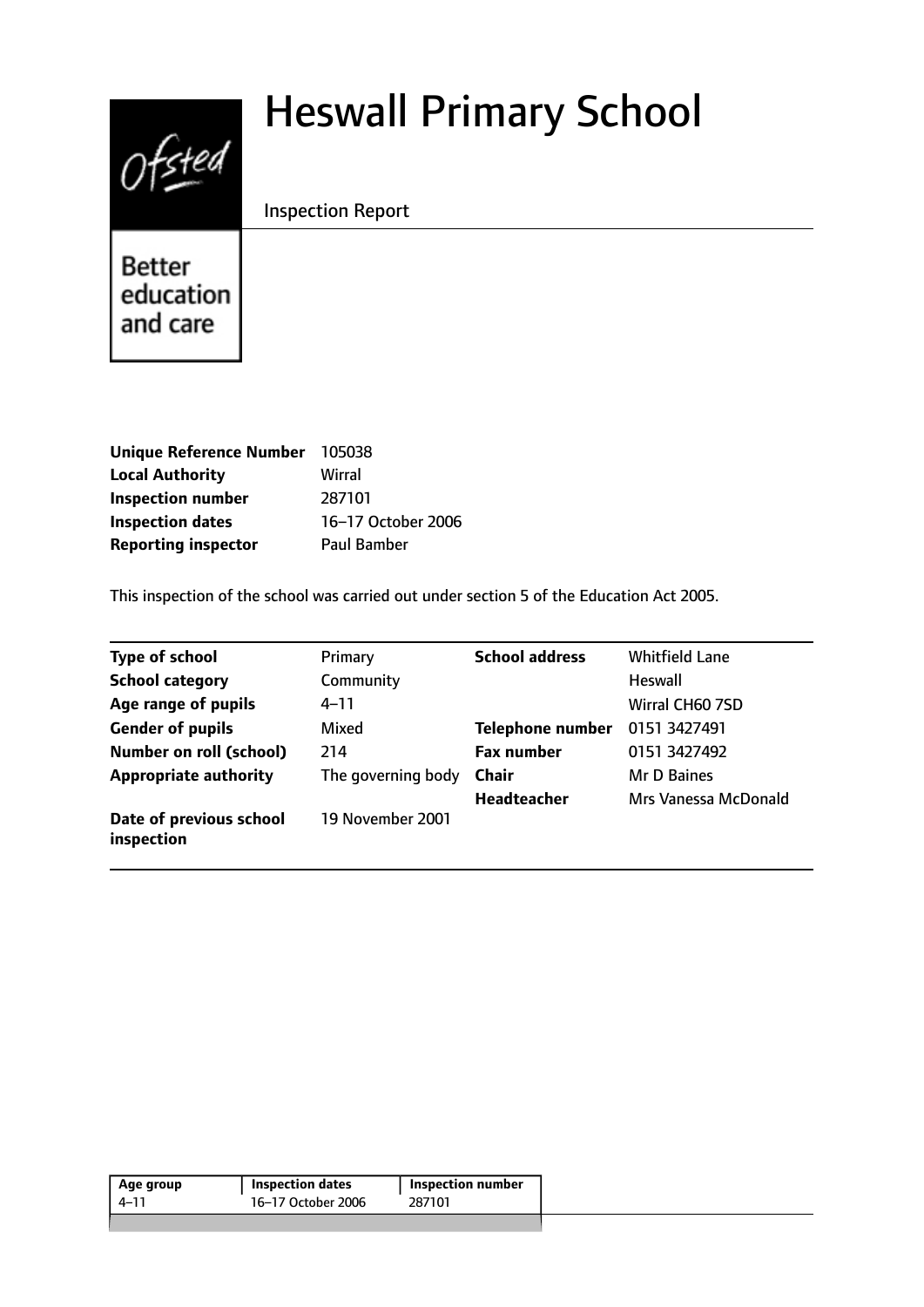© Crown copyright 2006

Website: www.ofsted.gov.uk

This document may be reproduced in whole or in part for non-commercial educational purposes, provided that the information quoted is reproduced without adaptation and the source and date of publication are stated.

Further copies of this report are obtainable from the school. Under the Education Act 2005, the school must provide a copy of this report free of charge to certain categories of people. A charge not exceeding the full cost of reproduction may be made for any other copies supplied.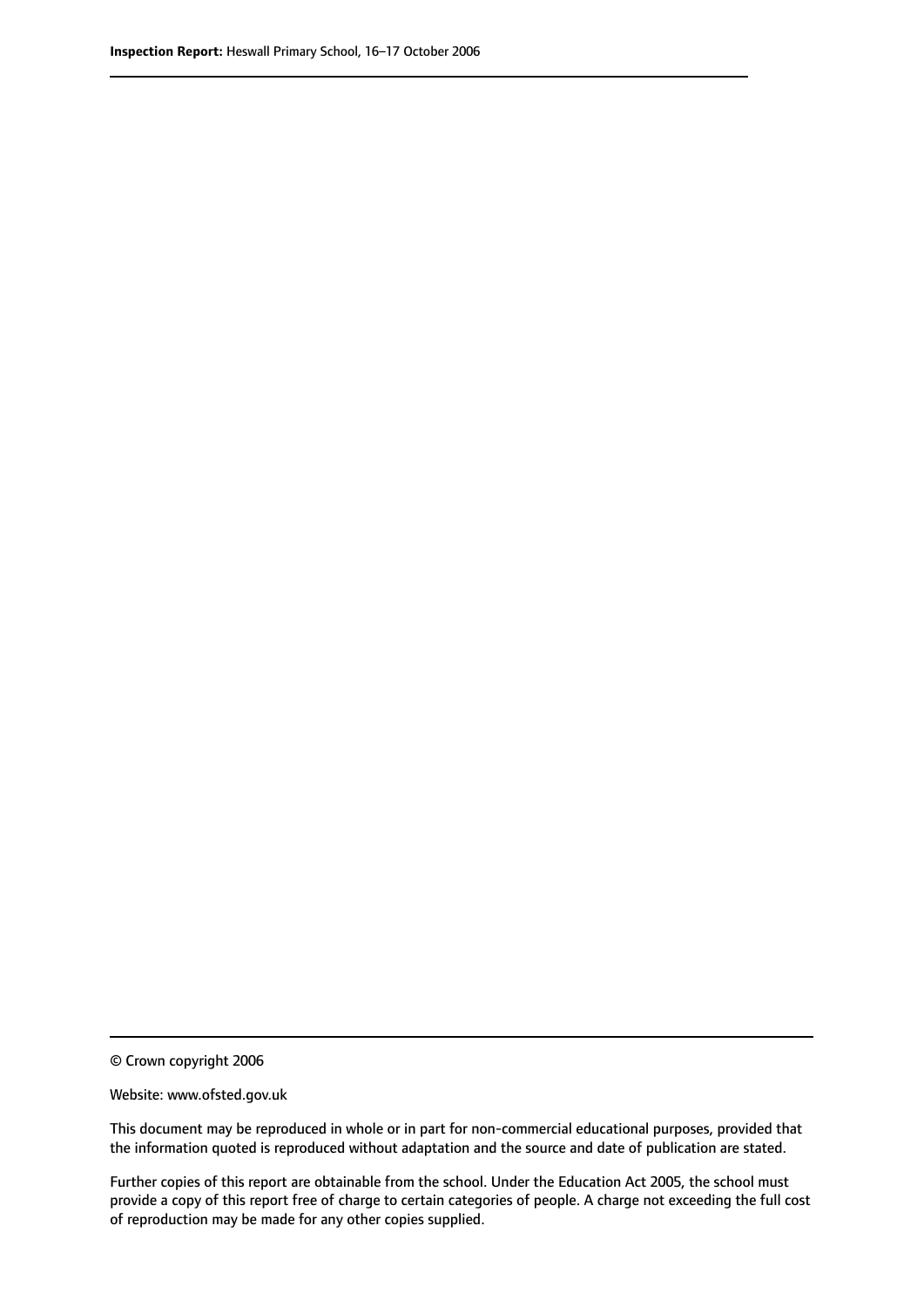# **Introduction**

The inspection was carried out by two Additional Inspectors.

## **Description of the school**

Many pupils who attend this average sized school come from relatively advantaged White British backgrounds. The school is designated by its local authority to cater for pupils with medical or physical impairment. Because of this there is a higher than average proportion with a statement of special educational need. Otherwise, there is a lower percentage of pupils with learning difficulties and/or disabilities than normal. The school is consistently oversubscribed, and has no problem in recruiting staff. It has been awarded Eco-school status and has a national Healthy Schools award.

### **Key for inspection grades**

| Grade 1 | Outstanding  |
|---------|--------------|
| Grade 2 | Good         |
| Grade 3 | Satisfactory |
| Grade 4 | Inadequate   |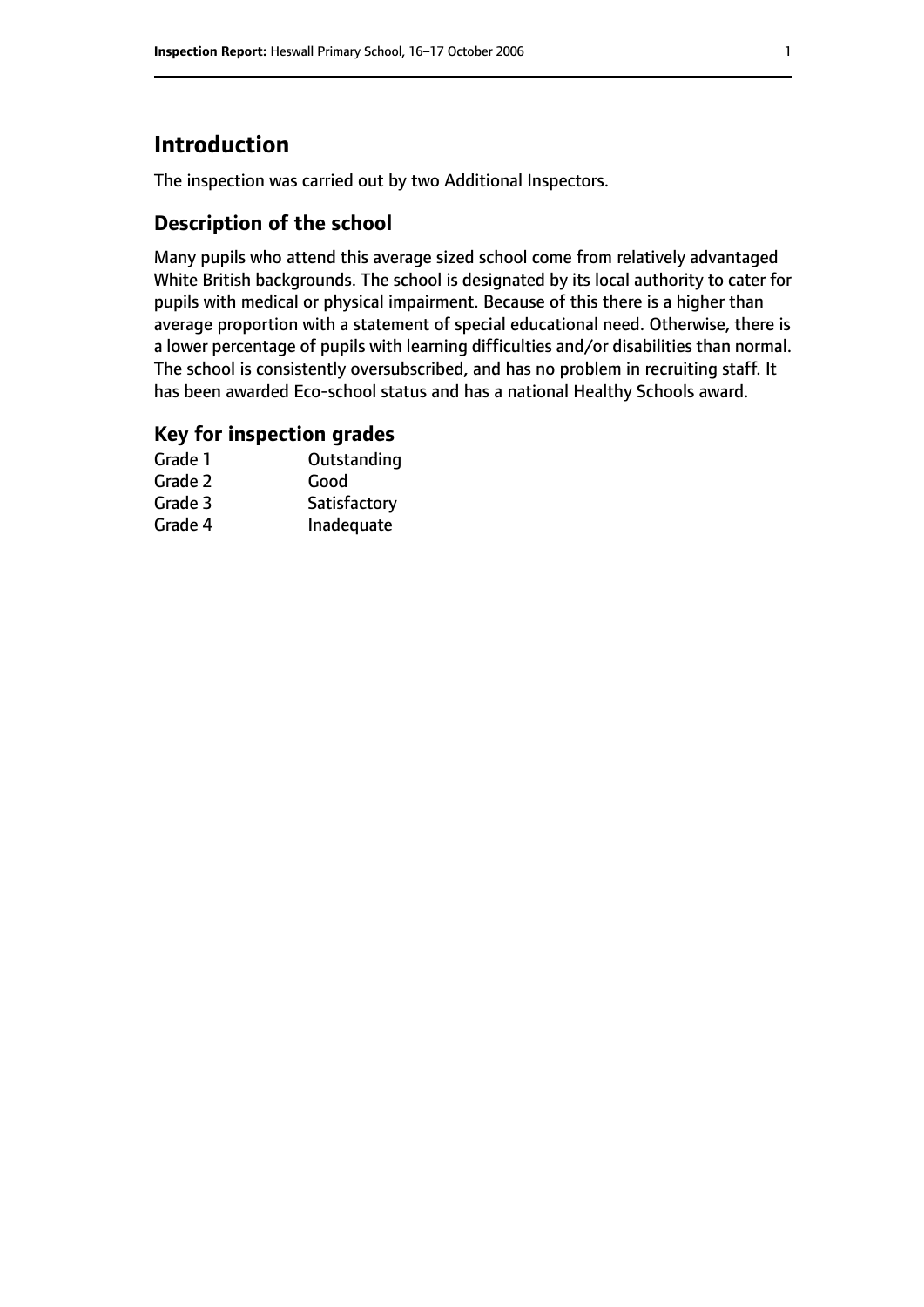# **Overall effectiveness of the school**

#### **Grade: 2**

'We are extremely pleased with Heswall School. It has an incredibly warm and nurturing environment and provides a stable foundation for learning'. 'when I first visited the school I felt that it was the right environment for my children, one in which they would succeed academically, whilst also being able to enjoy many other important aspects of school life.' These are typical comments made by the very supportive parents, and they encapsulate what makes this a good school.

Pupils learn and achieve well in a safe and caring environment. Because they are all highly valued and adults set high expectations for their conduct, pupils behave impeccably in lessons. They love learning and mature into concerned and positive young citizens who respect their environment and establish warm relationships with each other and with adults. Children in the Reception class have a good start to their education because they are taught and supported effectively. Good teaching throughout the rest of the school ensures that pupils achieve well in most subjects and attain well above average standards by the end of Year 6. The exception is in mathematics, in which there is underachievement amongst the more able pupils. This is because teaching lacks the same level of challenge as in other subjects, numeracy skills are not as well promoted as literacy skills across the curriculum and teachers are less consistent in setting pupils challenging targets for improvement. Otherwise, teachers' high expectations, imaginative use of resources, good subject knowledge and very effective behaviour management result in productive lessons. A strong feature of learning is the effective way in which teachers' specific expertise is used to enhance pupils' skills in information and communication technology (ICT), physical education (PE), music and art and design.

Pupils benefit considerably from an enriched curriculum that contributes greatly to their considerable enthusiasm for learning, their acute awareness of the value of a healthy lifestyle and to their good acquisition of basic life skills. They look forward to the many and varied activities provided in and out of the classroom. Pupils are very keen to join in all that is offered to them.

The school is well led and managed. The headteacher's able and astute leadership is characterised by a strong sense of purpose and a determination to continue to improve all aspects of the school's work through rigorous performance management. The school knows itself well, albeit slightly underestimating pupils' achievements and the quality of their personal development. Members of the management team work closely together and successfully foster the very positive ethos that characterises the school. The school acknowledges that subject leaders are insufficiently focused on how their work specifically impacts on pupils' learning and achievement. It also knows that it has some way to go before target setting for pupils throughout the school is fully effective in helping them improve, incuding in mathematics. Governors carry out their duties well, being particularly vigilant in their financial management, and ensuring good value for money. There are close partnerships and extremely effective links with other schools and colleges, outside agencies, the wider community and local businesses. These all make a very positive contribution to pupils' outstanding personal development, the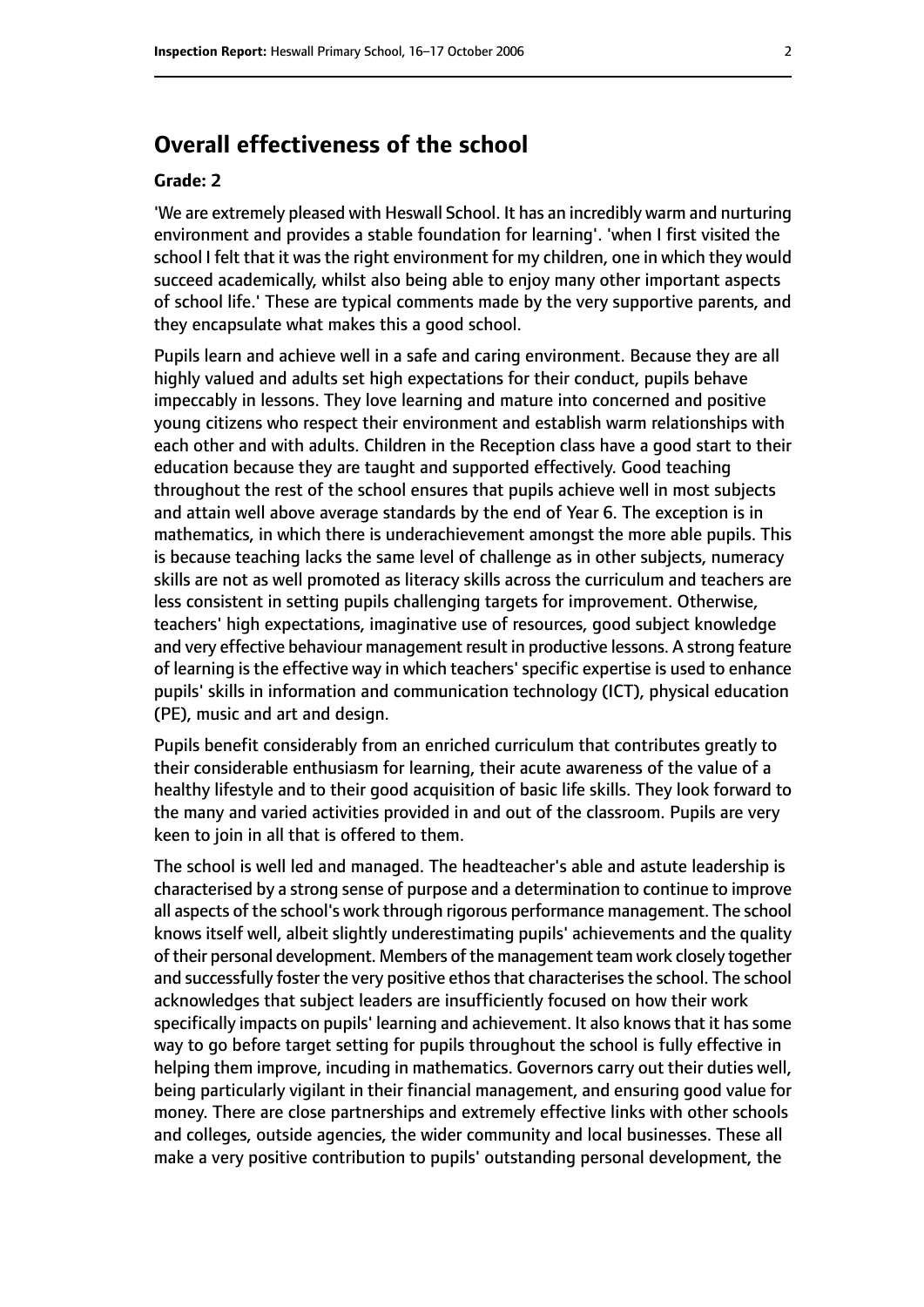high quality of care and support, their enriched curriculum and to their good achievements.

Since the last inspection, the school has improved well, especially in the range of activities available for pupils. The accommodation and ICT resources have also improved well. This improvement combined with the school's current good provision indicates a good capacity to improve further and to continue to offer good value for money.

#### **What the school should do to improve further**

- Improve the progress made by the more able pupils in mathematics.
- Ensure that teachers set challenging targets for improvement more consistently

(especially in mathematics) and involve pupils more in this process.

• Focus subject leadership on how the achievement of pupils could be improved, including through the monitoring of marking.

# **Achievement and standards**

#### **Grade: 2**

The school modestly judges pupils' achievement to be satisfactory, basing its judgement rather narrowly on one year's performance at the end of one key stage. Looking at the wider picture and trends in performance, inspectors judge achievement to be good. Standards are well above average in English and science, and are above average in mathematics.

Children enter the Reception class with higher than expected skills, many having enjoyed pre-school provision. They progress well in all areas of their learning and enter Year 1 exceeding targets set for them nationally in their personal, social and emotional development and in aspects of their communication skills.

Most continue to progress well through Year 1 to Year 6, apart from the more able pupils in mathematics. This is because there is a lack of rigour in the setting of targets. Teaching lacks the same degree of challenge as there is in English, and science and numeracy skills are not promoted as effectively across different subjects. This results in fewer of the more able pupils achieving the higher levels in national assessments in mathematics. In contrast, pupils with learning difficulties and/or disabilities achieve well because of well targeted support and a very effective partnership with a special school that provides expert help to the school's teaching assistants. The school has consistently met or exceeded challenging targets in English, but has failed to meet its targets in mathematics over the last two years.

## **Personal development and well-being**

#### **Grade: 1**

Pupils' personal development, including their spiritual, moral, social and cultural development, is outstanding. Attendance and punctuality are good. Pupils enjoy lessons and strive to do their best at all times. Relationships are excellent and behaviour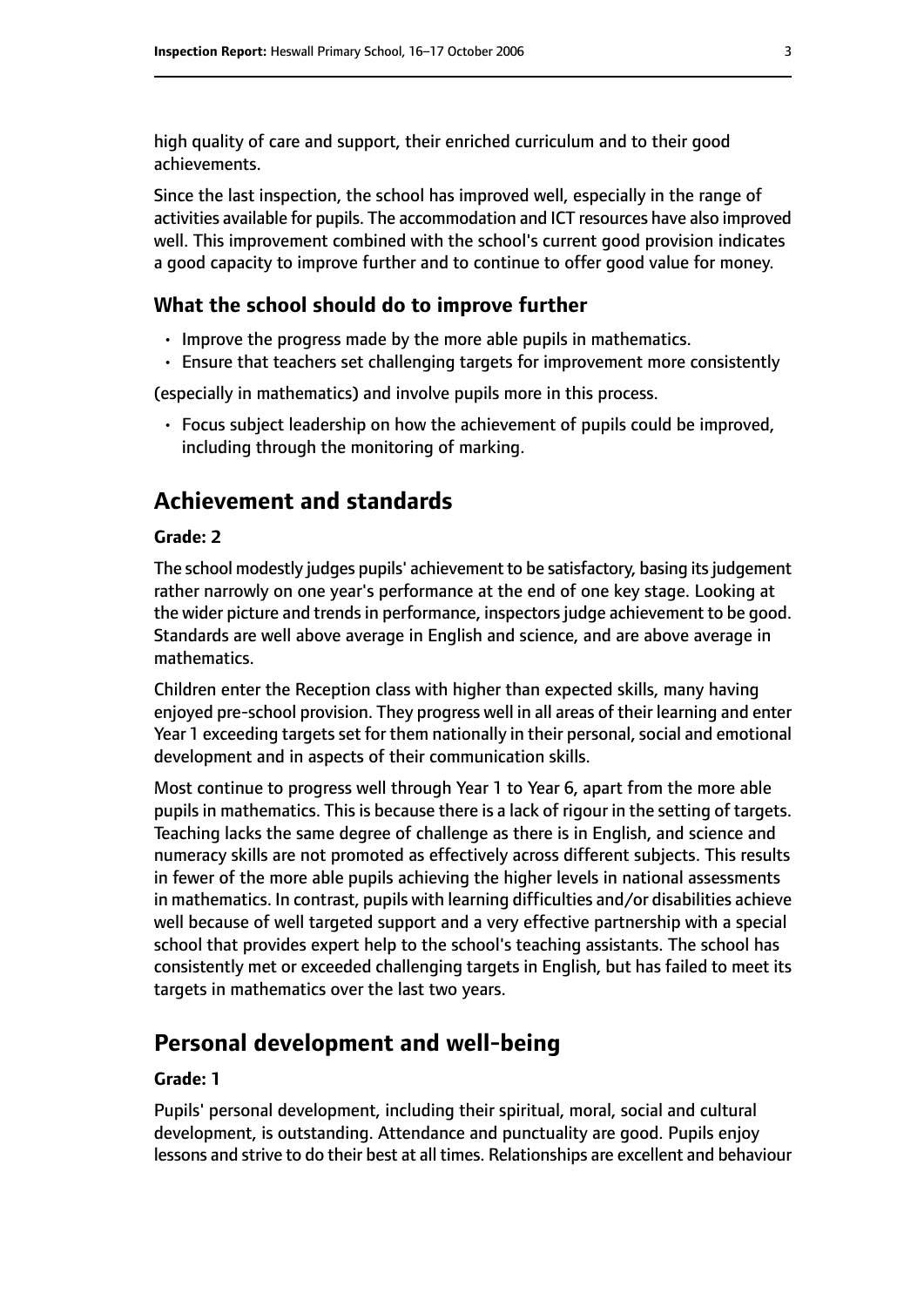is exemplary. Pupils show respect for adults and are always keen to learn. They understand well how other cultures are similar to or different from their own through art, music, stories and celebrations of other countries. Keeping safe and healthy is very important to them. Older pupils have a healthy tuck shop while younger children have fresh fruit and vegetables. The range of sport offered in addition to PE is exceptional. Clubs are well attended and complement activities such as the 'Walking Bus'. Helping with daily routines in school and being involved in community projects, particularly those that protect the environment, enable pupils to make outstanding progress towards acquiring life skills to secure their future well-being.

# **Quality of provision**

#### **Teaching and learning**

#### **Grade: 2**

Children learn well in the Reception class because they are successfully encouraged to be independent, to make sensible choices and to get on well together. In this class adults work closely together to plan interesting activities based on accurate assessments to stimulate children's interest and to meet their individual needs well. The high quality of relationships between children, and between children and adults, ensures that their personal and emotional development is very strong.

Throughout Years 1 to 6, the excellent quality of relationships, teachers' effective use of resources and teaching methods, well planned lessons and the use of specialist teachers contribute significantly to good quality learning. However, some weaknesses in the teaching of mathematics, already highlighted earlier in this report, result in the more able pupils underachieving.

Pupils learn effectively because they enjoy lessons, commit themselves fully to doing their best and take considerable pride in their achievements. Because they have many opportunities to talk about and evaluate their work they speak confidently. This has a very positive impact on their good achievements in English. Good use is made of specialist teachers and support to enhance pupils' achievements in PE, in ICT, music and in art and design. Teaching assistants are teaching partners rather than merely a support to teachers and as such make an invaluable contribution to all pupils' learning, especially for pupils with learning difficulties and/or disabilities.

#### **Curriculum and other activities**

#### **Grade: 2**

The vibrant curriculum helps pupils to achieve well. The school's recent introduction of a skills-based curriculum has had a positive impact on pupils' learning. However, the curriculum does not fully meet the needs of the more able mathematicians. There is an excellent range of enriching activities to enable pupils to foster their varying skills and interests well. Pupils with learning difficulties and/or disabilities are supported well and make good progress towards their individual targets. Good provision in the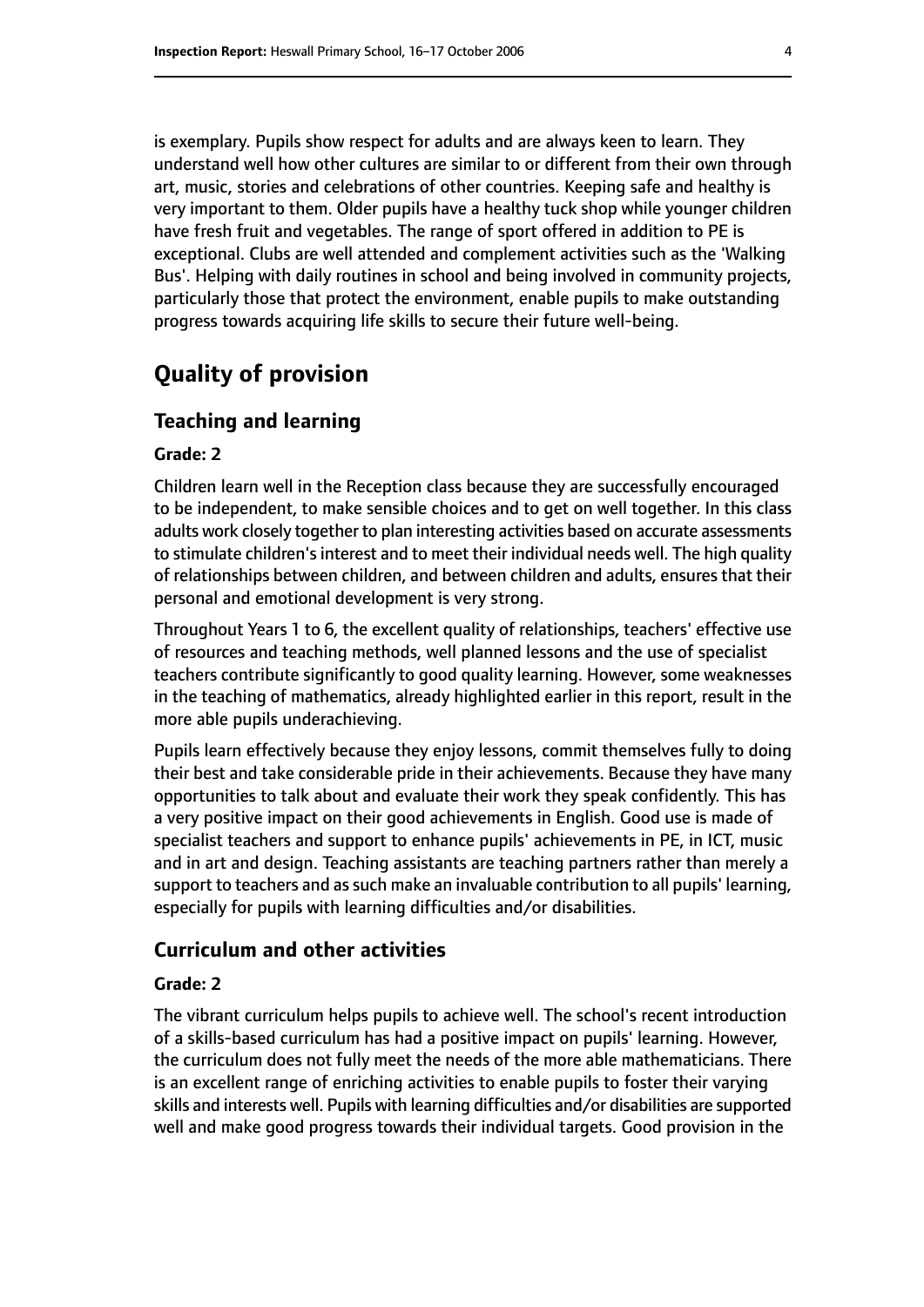Reception class results in good progress but restrictions on the use of the outside area limits childrens' experiences.

#### **Care, guidance and support**

#### **Grade: 2**

Pupils achieve well because they are well cared for in school. This is also the view of the great majority of parents. Pupils feel safe because there is always an adult they can turn to for help. The support given to pupils who have learning difficulties and/or disabilities is good and helps pupils' progress personally and academically.

Checks on safety equipment are properly carried out and regular risk assessments are undertaken. All procedures for the safeguarding of children are in place. Not all pupils know what their learning targets are because academic guidance is inconsistently provided across the school. The quality of marking is better in English than in other subjects; nevertheless too often it does not quide pupils well enough on how to improve their work.

## **Leadership and management**

#### **Grade: 2**

The quality of leadership and management is good. The headteacher is innovative and is rigorous in ensuring that the school constantly seeks improvement. The procedures to check that pupils progress as they should, and to evaluate and improve the quality of teaching, are usually effective. Most of the actions taken to enhance those areas identified as needing improvement have been successful. However, the exception is in mathematics where the school has been slow in taking effective action. Supported by the leadership team, staff have forged excellent links and partnerships with a variety of organisations outside the school promoting PE, student support, health and environmental issues. These have made a very positive contribution to pupils' excellent personal skills, the creative curriculum and aspects of the high quality of care pupils enjoy. Curriculum leaders make a good contribution to improvements in provision in their subjects. However, they are insufficiently focused on how their work helps pupils improve. Governors support the school's work strongly, take their financial responsibilities very seriously and contribute well to the work of the school's leadership team. In doing so they help build the very positive, and inclusive, ethos of the school.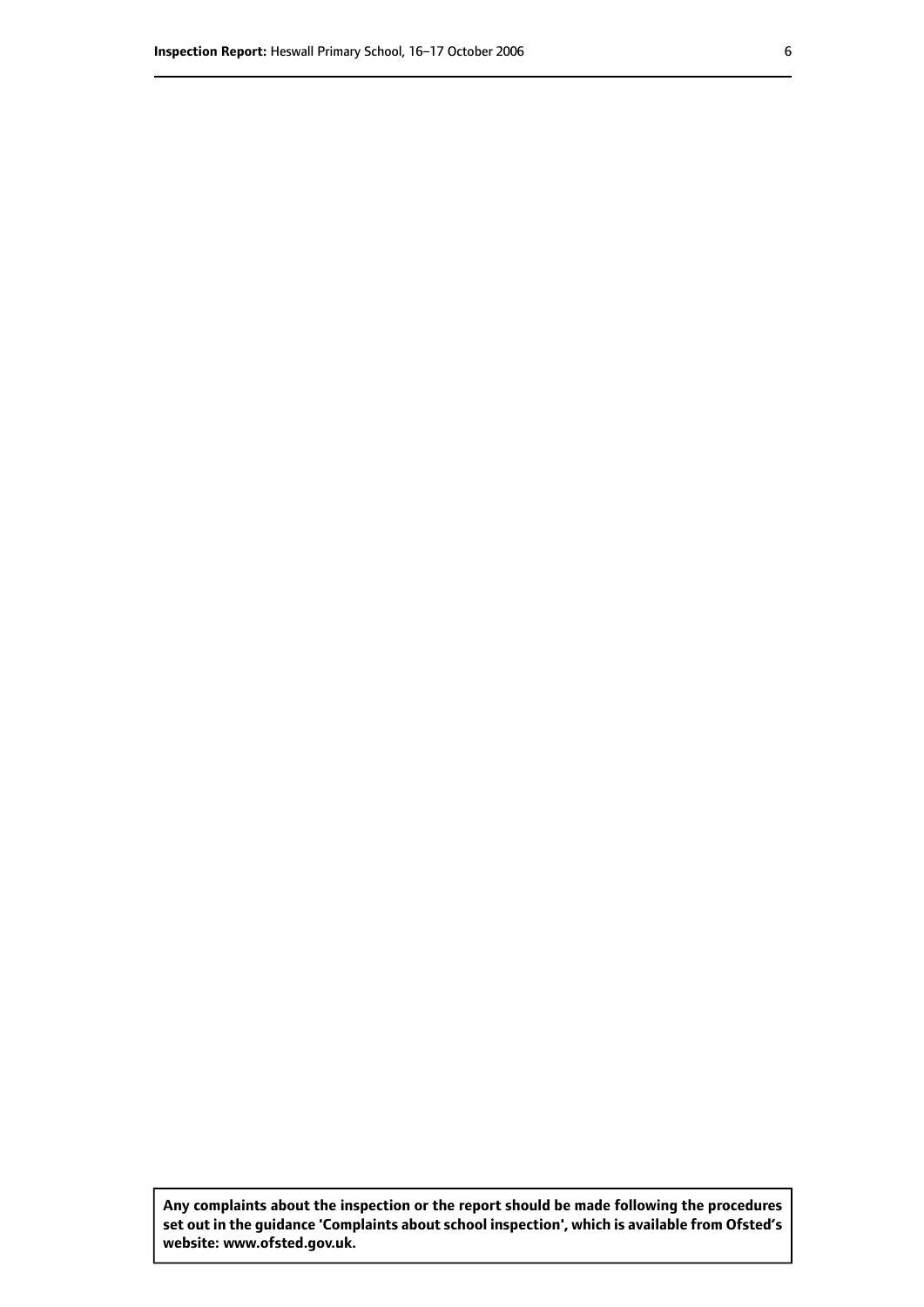# **Inspection judgements**

| Key to judgements: grade 1 is outstanding, grade 2 good, grade 3 satisfactory, and grade 4 | School         |
|--------------------------------------------------------------------------------------------|----------------|
| inadeauate                                                                                 | <b>Overall</b> |

# **Overall effectiveness**

| How effective, efficient and inclusive is the provision of education, integrated<br>care and any extended services in meeting the needs of learners? |     |
|------------------------------------------------------------------------------------------------------------------------------------------------------|-----|
| How well does the school work in partnership with others to promote learners'<br>well-being?                                                         |     |
| The quality and standards in the Foundation Stage                                                                                                    |     |
| The effectiveness of the school's self-evaluation                                                                                                    |     |
| The capacity to make any necessary improvements                                                                                                      |     |
| Effective steps have been taken to promote improvement since the last<br>inspection                                                                  | Yes |

## **Achievement and standards**

| How well do learners achieve?                                                                               |  |
|-------------------------------------------------------------------------------------------------------------|--|
| The standards <sup>1</sup> reached by learners                                                              |  |
| How well learners make progress, taking account of any significant variations between<br>groups of learners |  |
| How well learners with learning difficulties and disabilities make progress                                 |  |

# **Personal development and well-being**

| How good is the overall personal development and well-being of the<br>learners?                                  |  |
|------------------------------------------------------------------------------------------------------------------|--|
| The extent of learners' spiritual, moral, social and cultural development                                        |  |
| The behaviour of learners                                                                                        |  |
| The attendance of learners                                                                                       |  |
| How well learners enjoy their education                                                                          |  |
| The extent to which learners adopt safe practices                                                                |  |
| The extent to which learners adopt healthy lifestyles                                                            |  |
| The extent to which learners make a positive contribution to the community                                       |  |
| How well learners develop workplace and other skills that will contribute to<br>their future economic well-being |  |

# **The quality of provision**

| How effective are teaching and learning in meeting the full range of the<br>  learners' needs?                      |  |
|---------------------------------------------------------------------------------------------------------------------|--|
| $\mid$ How well do the curriculum and other activities meet the range of needs<br>$\mid$ and interests of learners? |  |
| How well are learners cared for, guided and supported?                                                              |  |

 $^1$  Grade 1 - Exceptionally and consistently high; Grade 2 - Generally above average with none significantly below average; Grade 3 - Broadly average to below average; Grade 4 - Exceptionally low.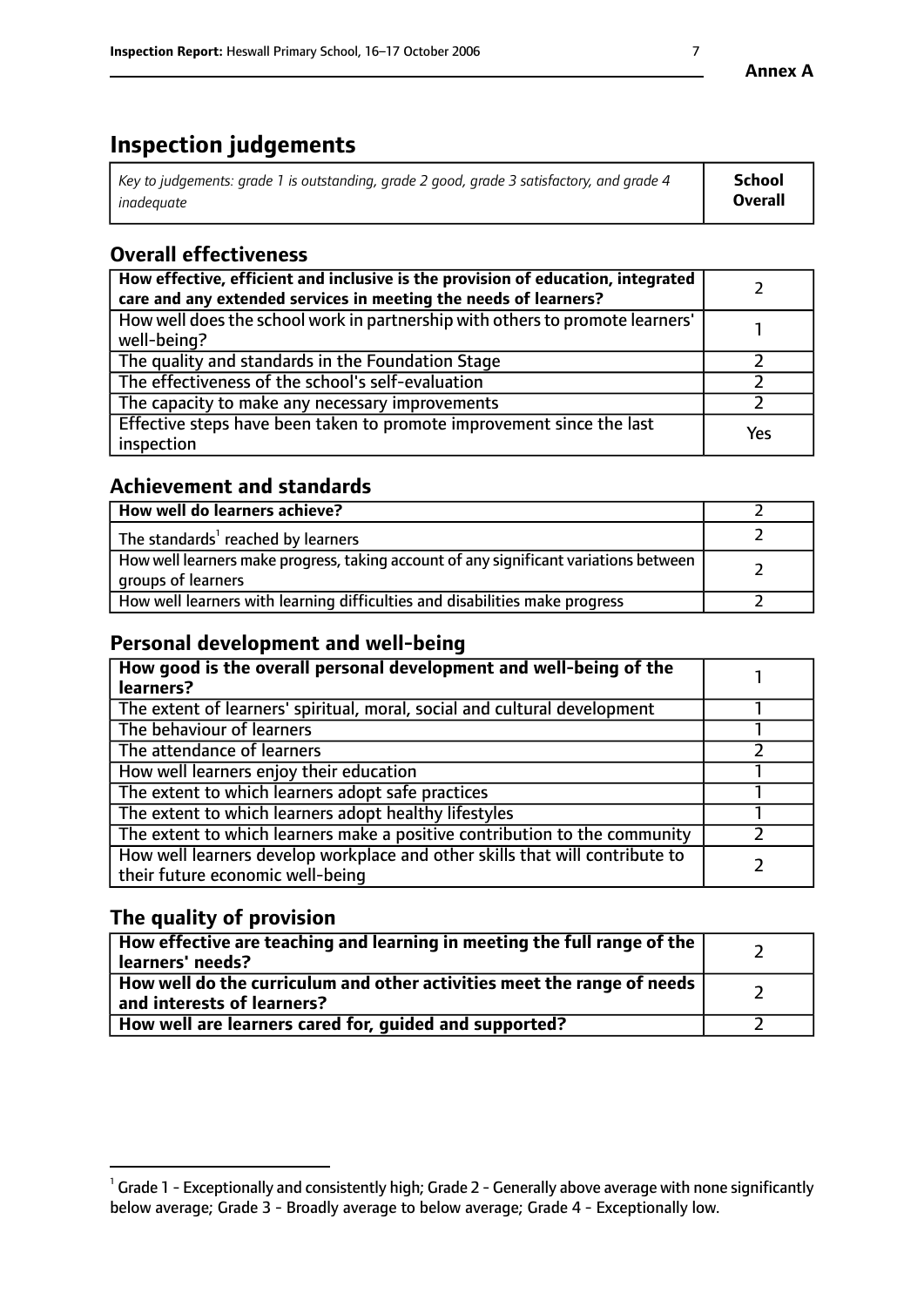# **Leadership and management**

| How effective are leadership and management in raising achievement<br>and supporting all learners?                                              |           |
|-------------------------------------------------------------------------------------------------------------------------------------------------|-----------|
| How effectively leaders and managers at all levels set clear direction leading<br>to improvement and promote high quality of care and education |           |
| How effectively performance is monitored, evaluated and improved to meet<br>challenging targets                                                 |           |
| How well equality of opportunity is promoted and discrimination tackled so<br>that all learners achieve as well as they can                     |           |
| How effectively and efficiently resources, including staff, are deployed to<br>achieve value for money                                          |           |
| The extent to which governors and other supervisory boards discharge their<br>responsibilities                                                  |           |
| Do procedures for safeguarding learners meet current government<br>requirements?                                                                | Yes       |
| Does this school require special measures?                                                                                                      | <b>No</b> |
| Does this school require a notice to improve?                                                                                                   | No        |